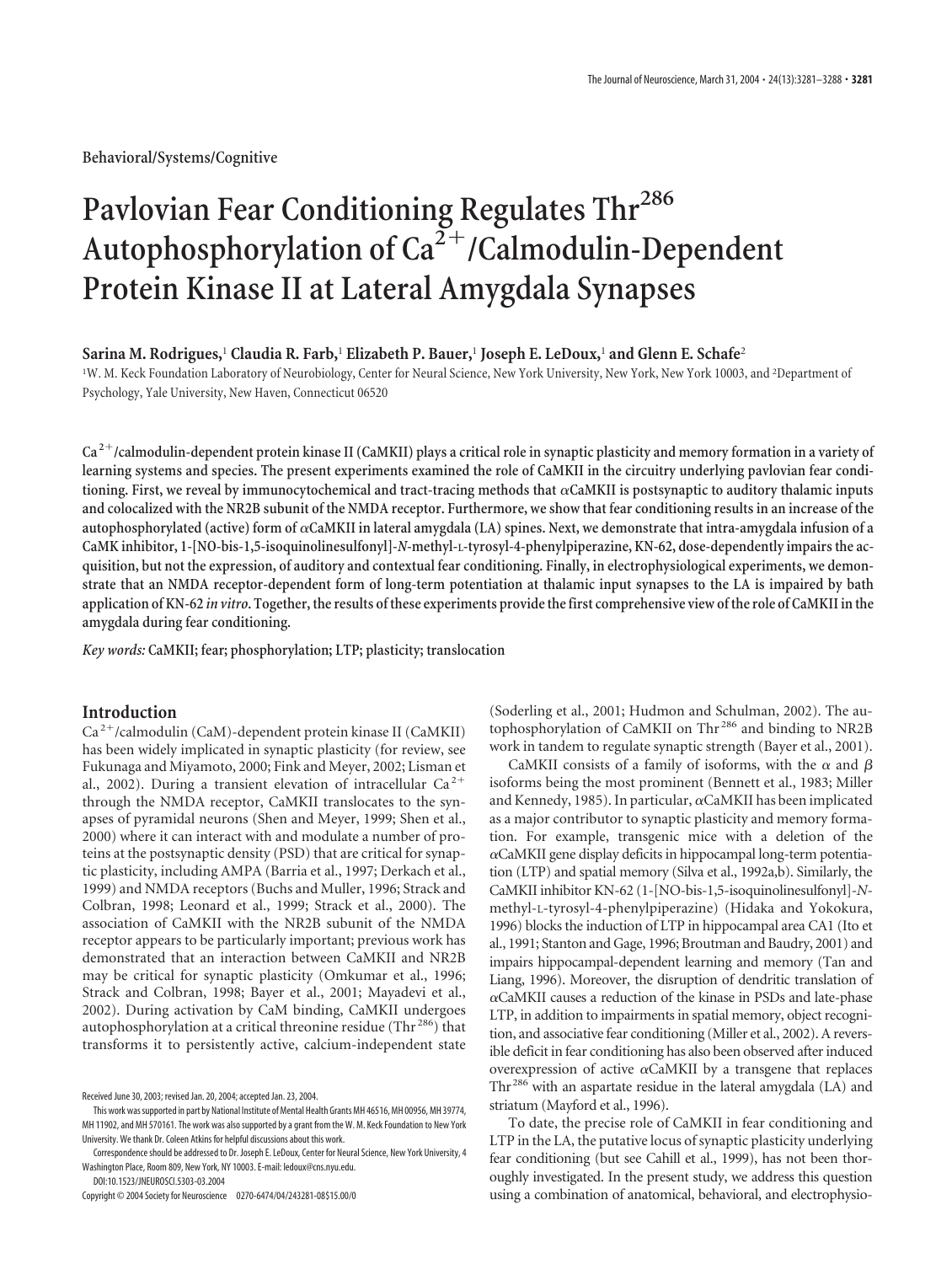logical methods. We show that  $\alpha$ CaMKII autophosphorylation at Thr <sup>286</sup> is regulated at LA synapses by fear conditioning and that memory formation of fear conditioning and synaptic plasticity in the LA are impaired by pharmacological inhibition of CaMKII. Collectively, the results of this study indicate that CaMKII in the LA plays a crucial role in memory formation and synaptic plasticity at synapses involved in fear conditioning.

#### **Materials and Methods**

*Subjects.* Adult male Sprague Dawley rats (Hilltop, Scottdale, PA) were housed individually in plastic Nalgene cages on a 12 hr light/dark cycle. Food and water were provided *ad libitum* throughout the experiment. All procedures were approved by the New York University Animal Care and Use Committee.

*Anatomical experiments.* For light microscopy (LM) experiments, LA tissue was processed immunocytochemically as described previously (Rodrigues et al., 2002) using mouse monoclonal antisera directed against  $\alpha$ CaMKII (1:120,000; Upstate Biotechnology, Lake Placid, NY) or rabbit polyclonal antisera directed against the autophosphorylation of CaMKII at Thr <sup>286</sup> (pCAMKII-Thr 286) (1:2000; Promega, Madison, WI) and standard ABC/DAB methods (Vector Laboratories, Burlingame, CA). Some tissue sections were then processed for electron microscopy (EM) as described previously (Rodrigues et al., 2002). For double-label fluorescence experiments, sections were incubated overnight in a mixture of anti- $\alpha$ CaMKII (1:1000) and anti-NR2B (1:500; rabbit polyclonal; Upstate Biotechnology) and visualized using Alexa 484 and 594 secondary antibodies (1:200; Molecular Probes, Eugene, OR), respectively.

Anterograde transport studies and EM were conducted as described previously (Rodrigues et al., 2002). For tract-tracing experiments, biotinylated dextran amine (BDA) was injected into the medial division of the medial geniculate body (MGm) and posterior intralaminar nucleus (PIN). For triple-label EM experiments, preembedding gold was used to label  $\alpha$ CaMKII. Tissue sections containing the LA from BDA-injected animals were incubated overnight at room temperature with anti-  $\alpha$ CaMKII (1:1000) and anti-NR2B (1:500). The following day, the NR2B antigen was visualized using ABC/DAB methods. Tissue was then incubated in goat anti-mouse conjugated to 0.6 nm gold (ultrasmall gold; Aurion, Wageningen, The Netherlands) for 2 hr, silver-enhanced with Aurion for 25 min, and placed in Amersham Bioscience (Arlington Heights, IL) Silver Enhancement solutions for 2 min. Tissue was then processed for EM as described previously (Rodrigues et al., 2002).

*Western blotting.* Rats were habituated to handling and to the conditioning chamber for 3 d before training. Paired rats received five conditioning trials consisting of a 20 sec, 5 kHz, 75 dB tone that coterminated with a 0.5 sec, 1.0 mA footshock. Unpaired controls also received a series of shocks and tones over the same time duration but in a noncontingent, explicitly unpaired manner. Here, the unconditioned stimulus (US) shock preceded the tone conditioned stimulus (CS) by 60 sec, and at least 120 sec were allowed to pass between a tone CS presentation and the next trial. Fifteen minutes after training, paired ( $n = 8$ ) and unpaired ( $n = 8$ ) rats were deeply anesthetized with pentobarbital (100 mg/kg, i.p.) and decapitated. Brains were frozen and stored at  $-80^{\circ}$ C. Amygdala punches were obtained with a 1 mm punch tool (Fine Science Tools, Foster City,  $CA$ ) from 400- $\mu$ m-thick sections taken on a sliding freezing microtome. The punches included the LA and the basal nucleus and possibly portions of the lateral central nucleus and cortical tissue directly lateral to the external capsule. Punches were briefly sonicated in  $100-200 \mu l$  of icecold buffer (20 mm Tris-HCl, pH 7.5, 1 mm EGTA, 1 mm EDTA, 25  $\mu$ g/ml aprotinin, 25  $\mu$ g/ml leupeptin, 1 mm sodium pyrophosphate, 500  $\mu$ m phenylmethylsulfonyl fluoride, 4 mM *para*-nitrophenyl-phosphate, and 1 mM sodium orthovanadate). Sample buffer was immediately added to the homogenates, and the samples were boiled at 95°C for 5 min. Homogenates were electrophoresed on 10% SDS-polyacrylamide gels and blotted to Immobilon-P (Millipore, Bedford, MA). Western blots were blocked in TTBS buffer (50 mm Tris-HCl, pH 7.5, 150 mm NaCl, and 0.05% Tween 20) with 5% bovine serum albumin and then incubated with anti-pCAMKII-Thr<sup>286</sup>antibody (Promega). Blots were then incubated with anti-rabbit conjugated to horseradish peroxidase (Cappel,

West Chester, PA) and developed using enhanced chemiluminescence (Amersham Biosciences). Densitometry was conducted using Intelligent Quantifier software (BioImage, Ann Arbor, MI).

*Immunogold labeling of autophosphorylated* αCaMKII. Rats (*n* = 3 per group) were given five tone–shock pairings or five unpaired presentations of tone and shock as in the Western blotting experiments. An additional control group of rats was handled and exposed to the conditioning box for an equivalent amount of time but were not exposed to tones or shocks. Rats were perfused 15 min after the end of the training protocol with saline followed by 1% glutaraldehyde– 4% paraformaldehyde made in 0.1 M phosphate buffer (PB). After perfusions, the brains were removed, sectioned immediately at 40  $\mu$ m on a vibratome, and washed with 1% sodium borohydride for 30 min as described previously. The tissue was stored in 0.05% sodium azide–PBS at 4°C until immunocytochemistry was performed on the tissue.

Five tissue sections from each brain, containing the amygdala from comparable rostrocaudal levels, were incubated for 4 d at 4°C in the same pCAMKII-Thr <sup>286</sup> antibody (1:375) used for LM. After incubation, the tissue was rinsed and incubated overnight at room temperature in goat anti-rabbit IgG conjugated to 0.8 nm gold (1:75; ultrasmall; Aurion). Primary and secondary antibodies were made in 1% bovine serum albumin and distributed equally to each of the nine samples.

Tissue was then rinsed in PBS, incubated in 2% glutaraldehyde–PB for 10 min, rinsed in PB, followed by PBS and conditioning solution (Aurion), and placed in silver-enhancement solution (Aurion R-Gent SE-EM) for 60 min. After silver enhancement, the tissue was rinsed in conditioning solution and PBS and processed using the osmium-free method (Phend et al., 1995) to prevent loss of silver-enhanced gold particles. The tissue was then dehydrated and flat embedded and capsule embedded in Epon as described previously (Farb and LeDoux, 1997). Camera lucida drawings were made from each block from which 85 nm ultrathin sections were collected. Twenty-four blocks were sectioned from the most dorsal portion of the LA (LAd) (two to three blocks from each condition), and 8 –15 grids were collected from each block. Care was taken to sample exactly the same region of the LA for each block of the corresponding rostrocaudal level. The tissue was then examined on a JEOL (Peabody, MA) 1200EXII electron microscope.

Initial experiments involved processing tissue for postembedding immunogold to avoid problems associated with penetration of gold particles. However, in our hands, this method did not provide consistent results using the pCaMKII-Thr <sup>286</sup> antibody, and we ultimately abandoned this method because of the reliability of the preembedding method.

*Sampling of immunogold-labeled tissue.* Because pCAMKII-Thr <sup>286</sup> immunoreactivity (IR) resides at the surface-most portion of the vibratome section, only tissue within the  $3 \mu m$  of the surface was analyzed. For quantitative EM analysis, each labeled spine encountered within 3  $\mu$ m of the surface was photographed digitally using a CCD camera (Advanced Microscopy Techniques, Danvers, MA) at a magnification of 30,000 – 40,000 $\times$ . These micrographs represented 9.9–13.1  $\mu$ m<sup>2</sup> and provided adequate resolution of subcellular organelles and identification of the presynaptic and postsynaptic membranes. Given that most thalamic afferents synapse onto dendritic spines (LeDoux et al., 1991) and the vast majority of thalamo-amygdala synapses are asymmetric (excitatory), quantitative analysis of immunogold was confined to those dendritic spines with identifiable asymmetric densities. Previous work has demonstrated that the immunoperoxidase method, the most sensitive method of immunolabeling, labels only two-thirds of CaMKII dendritic spines (McDonald et al., 2002). Because the immunogold method label would be expected to label a lower proportion of spines, our analysis was limited to those spines that contained immunogold.

*Behavioral experiments.* Rats were implanted bilaterally with guide cannulas (28 gauge; Plastics One, Roanoke, VA) positioned just above the LA, as described previously (Rodrigues et al., 2001, 2002). After 5 d of recovery, they were habituated, conditioned, and tested for short-term memory (STM) (1 hr) and long-term (LTM) (24 hr) for auditory and contextual fear conditioning as described previously (Rodrigues et al., 2001, 2002).

In the first experiment, rats received infusions of vehicle or multiple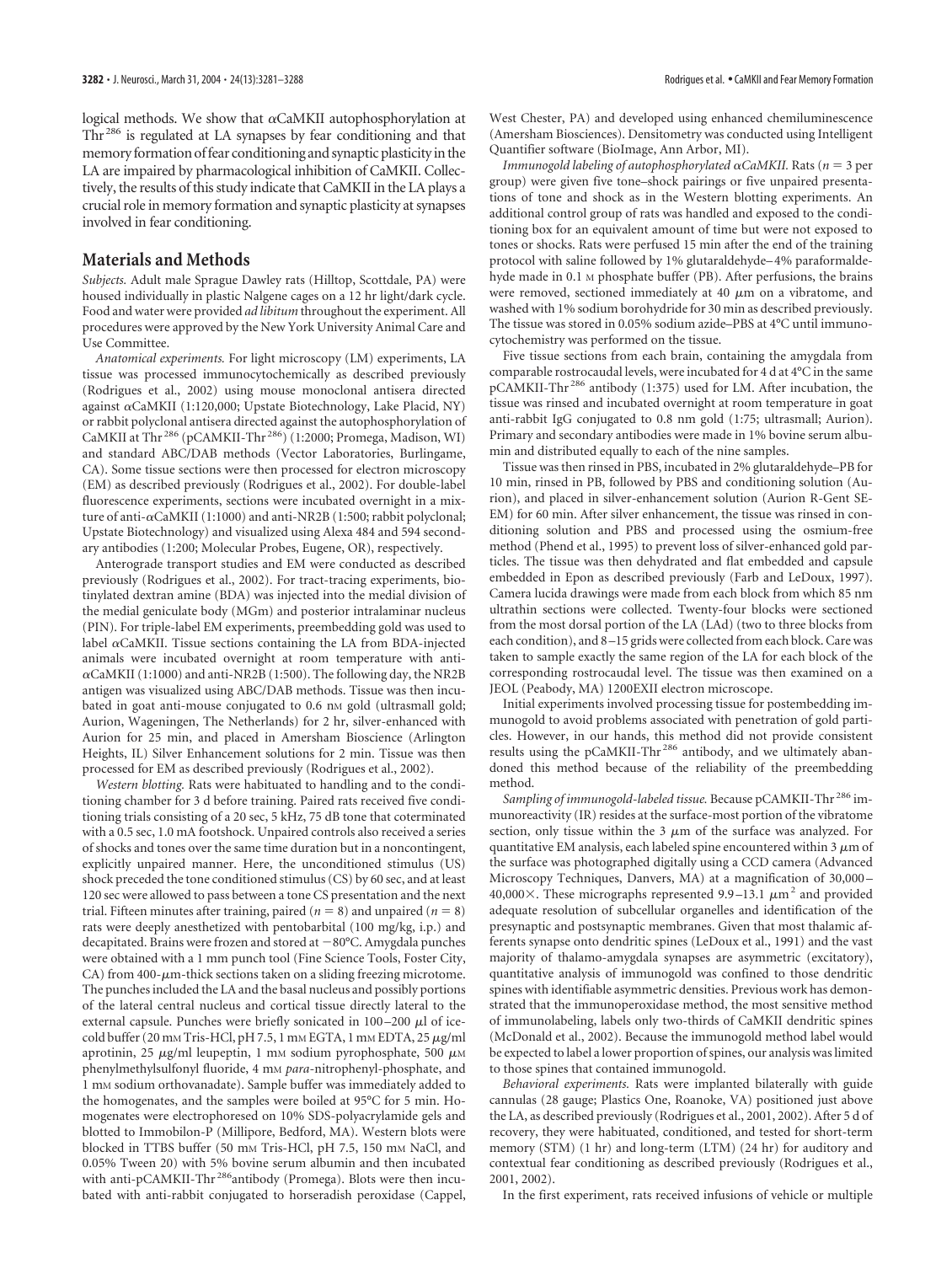doses of KN-62 (34 or 340 ng) 30 min before conditioning (five pairings of a 20 sec, 5 kHz, 80 dB tone with a 0.5 sec, 0.5 mA footshock). In the second experiment, they received vehicle or KN-62 (340 ng) 30 min before testing. For all drug infusions, a total volume of 0.5  $\mu$ l of KN-62– 2-hydroxypropyl- $\beta$ -cyclodextrin (HBC) complex (catalog #K-109; Sigma, St. Louis, MO) or vehicle (45% w/v HBC) was infused bilaterally into the amygdala. HBC was used to solubilize KN-62 in aqueous solution at sufficient concentrations for delivery into the brain (Yaksh et al., 1991).

Rats were carefully observed throughout the training procedure. No differences in reactivity to the shock US were detected. Rats were observed to run, jump, and/or vocalize normally to the shock (data not shown).

At the end of behavioral experimentation, brains were examined using Nissl staining and light microscopy for injector tip penetration into the amygdala.

*Slice electrophysiology.* Electrophysiological experiments in amygdala slices were conducted as described previously (Weisskopf et al., 1999; Bauer et al., 2002; Rodrigues et al., 2002). The LTP induction protocol consisted of a 30 Hz tetanus (100 pulses, given twice with a 20 sec interval at test intensity). KN-62 (catalog #I2142; Sigma) was dissolved in DMSO and diluted in artificial CSF, yielding a final concentration of  $3 \mu$ M. In all experiments, the slope of the EPSP was measured, and LTP for each time point was expressed as a percentage of the preinduction baseline. For analysis, the values for the initial slope of the EPSP were recorded during the last 5 min of the recording session (min 55–60) and were averaged into a single score for each cell. The amount of potentiation was analyzed by comparing these values with the preinduction values and testing with a paired Student's*t* test. To analyze the effects of KN-62 on transmission, we compared the values at 20–30 min with predrug baseline values and tested with a paired Student's *t* test.

#### **Results**

#### **CaMKII is distributed throughout the LA, postsynaptic to auditory thalamic afferents, and colocalized with NR2B**

Previous studies have examined the distribution of  $\alpha$ CaMKII in the amygdala (McDonald et al., 2002). However, whether  $\alpha$ CaMKII is present postsynaptic to auditory inputs in the LA has not been established. The aim of the first set of experiments was twofold. First, we used electron microscopy methods to determine whether CAMKII was present in sites postsynaptic to BDAlabeled terminals whose cells originate in auditory thalamus (MGm–PIN). Second, we examined the colocalization of  $\alpha$ CaMKII with the NR2B subunit of the NMDA receptor using a combination of LM and electron microscopy. The NR2B subunit, which has been implicated recently in synaptic plasticity in the LA and in fear conditioning (Rodrigues et al., 2001; Bauer et al., 2002), has been closely linked to CaMKII activity at the PSD (Buchs and Muller, 1996; Omkumar et al., 1996; Strack and Colbran, 1998; Strack et al., 2000). Here, we used triple-labeling methods and EM to examine the colocalization of NR2B and  $\alpha$ CaMKII in LA spines postsynaptic to auditory thalamic inputs.

Light microscopic experiments revealed the presence of  $\alpha$ CaMKII throughout the LA (Fig. 1A), expressed in cytoplasm, proximal dendrites, and punctate processes (Fig. 1*A*, inset). Immunoreactivity appeared particularly robust in the LAd, which plays an especially important role in fear conditioning (Repa et al., 2001). Double-labeling experiments revealed that a large number of  $\alpha$ CaMKII-expressing cells in the LAd also expressed NR2B (Fig. 1*B*).

At the EM level,  $\alpha$ CaMKII-IR was localized to perikarya with the morphological characteristics of projection cells. It was also observed in large and small dendritic shafts, spines, and axon terminals. In addition,  $\alpha$ CaMKII-IR was colocalized to NR2B-IR spines in the LA that are postsynaptic to auditory thalamic afferents (Fig. 1*C*). Thus,  $\alpha$ CaMKII, along with NR2B, is anatomically



**Figure 1.** Distribution of  $\alpha$ CaMKII in the LA and its colocalization with NR2B. A, Low-power micrograph (4 $\times$ ) illustrates the distribution of  $\alpha$ CaMKII in the LA and adjacent regions. Immunoreactivity appeared to be most robust in the LAd but was also strongly present in all subregions of the LA [ventrolateral LA (LAvl); ventromedial LA (LAvm)] and other amygdaloid nuclei [central nucleus (CE); basal nucleus(B)]. Labeling was also observed in the nearby amygdalastriatal transition zone (AST), striatum (CPu), and cortex (Cx). Inset, High-power micrograph (40 $\times$ ) of  $\alpha$ CaMKII in the LA. *B*, High-power fluorescent micrograph (40 $\times$ ) of double label for  $\alpha$ CaMKII (green) and NR2B (red) in the LAd. *C*, Electron micrograph of an LAd spine double labeled for the NR2B receptor (peroxidase) and  $\alpha$ CaMKII (silver-enhanced gold; arrowheads) that is postsynaptic to a BDA-labeled thalamic terminal. The BDA terminal also synapses on a spine that expresses only CaMKII (silver-enhanced gold; arrowheads) and receives an asymmetric synapse (asterisks) from an unlabeled terminal (ut<sub>1</sub>). Also shown is an unlabeled terminal  $(ut<sub>2</sub>)$  forming an asymmetric synapse on a spine expressing NR2B. Scale bar, 200 nm.

well situated within the fear conditioning circuitry to mediate synaptic plasticity and memory formation.

#### **Fear conditioning regulates the autophosphorylation of CaMKII at LA synapses**

We next determined whether fear conditioning regulates autophosphorylation of  $\alpha$ CaMKII in the LA. To address this issue, we used antibodies that specifically recognize  $\alpha$ CaMKII phosphorylated on its Thr<sup>286</sup> residue. In biochemical experiments, binding assays show that the association of  $\alpha$ CaMKII to PSDs is rapid and reaches saturation at 5–15 min (Strack et al., 1997). Likewise, high-frequency stimulation of area CA1 leads to significant increases in pCaMKII-Thr <sup>286</sup> 5–15 min after stimulation (Barria et al., 1997; Giovannini et al., 2001). In addition, application of glutamate to or electrical stimulation of cultured hippocampal CA1-CA3 pyramidal neurons results in the fast translocation of  $\alpha$ CaMKII to the synapse (Shen and Meyer, 1999; Shen et al.,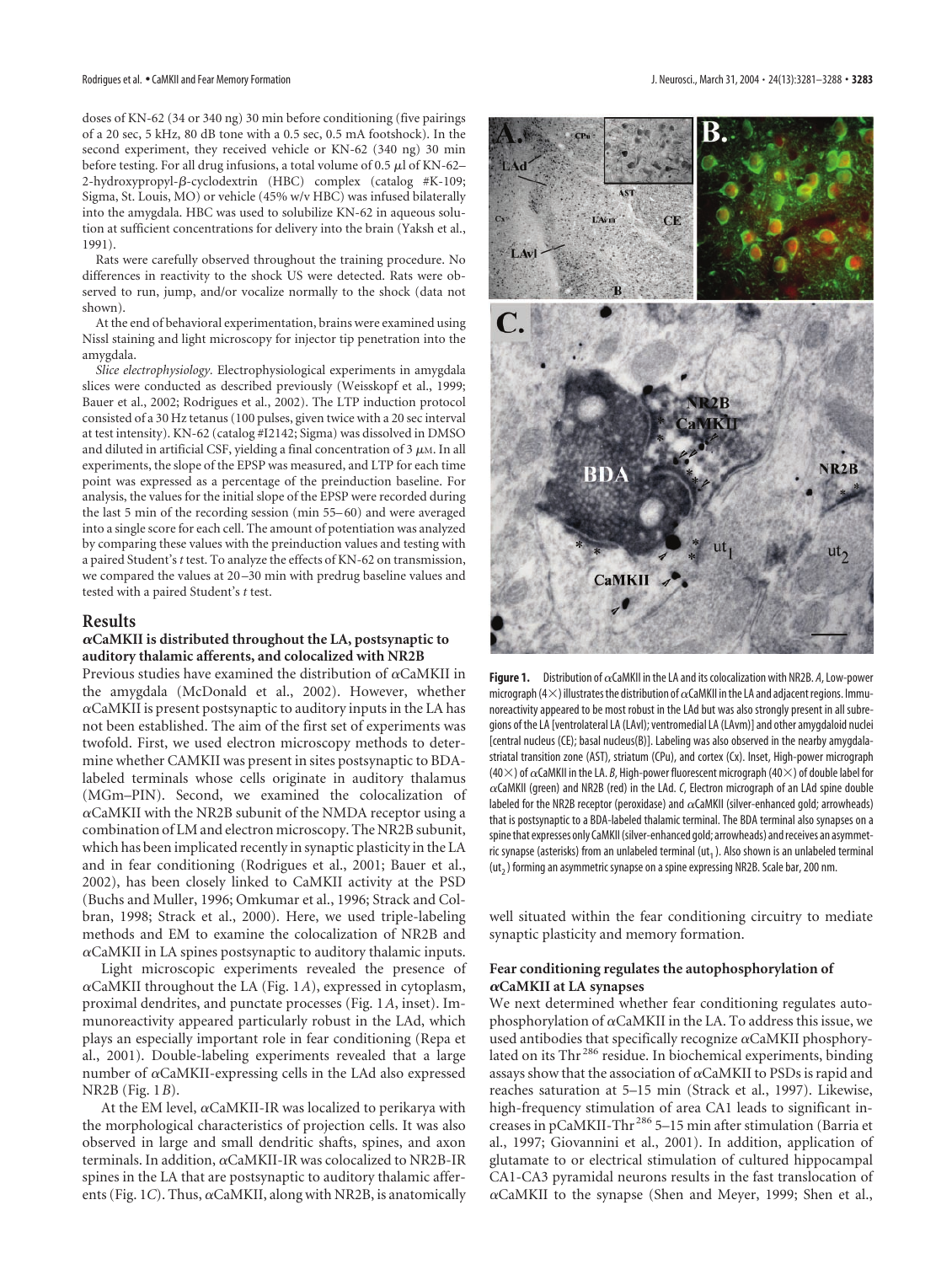

Figure 2. Distribution of pCaMKII-Thr<sup>286</sup> in the LA and its regulation after fear conditioning. *A*, Low-power micrograph (4×) illustrates the distribution of pCaMKII-Thr<sup>286</sup> in the LA and adjacent regions. The distribution was similar to that of total cxCaMKII (for details and abbreviations, see Fig. 1). *B*, Higher-power micrograph (20 $\times$ ) of pCaMKII-Thr<sup>286</sup> in the LA. C, Electron micrograph of pCaMKII-Thr<sup>286</sup> peroxidase label in the LA. Labeled dendrites (LD) and labeled terminals (LT) are shown. Inset, An unlabeled terminal (ut) is shown synapsing onto three pCaMKII-Thr<sup>286</sup>immunoreactive spines [labeled spines (LSp)]. Scale bars, 500 nm. *D*, Percentage of freezing in rats given either five paired or unpaired presentations of a tone (80 dB, 20 sec, 5 kHz) and shock (1.0 mA, 0.5 sec). Each group was tested at 24 hr after conditioning. E, Western immunoblotting of LA homogenates reveals no significant difference in pCaMKII-Thr<sup>286</sup> expression between paired and unpaired animals killed 15 min after fear conditioning. F, Sample immunogold staining for pCaMKII-Thr<sup>286</sup> in LA spine of a fear-conditioned animal. Scale bar, 160 nm. *G*, Average number of pCaMKII-Thr<sup>286</sup> immunogold particles in LA spines of paired, unpaired (UnP), and control (Cont.) animals. \*p < 0.001, relative to unpaired and control groups.

2000), and pCaMKII-Thr<sup>286</sup> prolongs the association of the enzyme with the PSD (Shen and Meyer, 1999).

In our experiments, pCaMKII-Thr<sup>286</sup> was abundantly expressed in the amygdala and surrounding regions under basal conditions (Fig.  $2A$ , *B*). At the EM level, pCaMKII-Thr<sup>286</sup> was observed to have a very similar distribution to that of total  $\alpha$ CaMKII, notably in large and small dendritic shafts, spines, and axon terminals (Fig. 2*C*).

To examine the regulation of pCaMKII-Thr<sup>286</sup> by fear conditioning, rats were given five CS–US pairings (5 kHz, 80 dB tone paired with a 1.0 mA, 0.5 sec footshock) or five unpaired presentations of tone and shock (Fig. 2*D*) and killed 15 min later. In our initial experiments, we used Western blotting techniques to examine the regulation of pCaMKII-Thr<sup>286</sup> in whole amygdala homogenates. The findings of those experiments indicated that there was no significant difference in pCaMKII-Thr<sup>286</sup> expression between paired and unpaired animals (Fig. 2*E*). This pattern of results, however, is not unexpected given the very high level of pCaMKII-Thr  $^{286}$  in the LA under basal conditions. If  $\alpha$  CaMKII is regulated in an anatomically restricted manner during fear conditioning, e.g., within spines, such a small regulation would not be expected to be easily detected using whole amygdala extracts. To examine this question more directly, we used immunogold EM methods to quantitatively examine the total number of pCaMKII-Thr <sup>286</sup> particles within LA spines taken from paired and unpaired animals (Fig. 2*F*). Rats were trained as before and perfused 15 min after conditioning (for details, see Materials and Methods). A third group of animals that received no stimulation (other than handling) served as a control.

A total of nine rats were examined, three for each condition. For each animal, two to three vibratome sections were examined by EM, such that the total number of tissue sections analyzed was 24. The distribution of immunogold labeling of pCaMKII-Thr<sup>286</sup>

at the EM level was consistent with the pattern seen by light microscopy when immunoperoxidase was used. Immunogold label was seen in somata, large and small dendrites, dendritic spines, and axon terminals (data not shown). Approximately 30 micrographs were taken from each one of the 24 blocks that was examined, and, from these micrographs,  $\sim$  45 spines were analyzed at a final magnification of  $50,000 \times$ .

Approximately 350 spines were examined from each of the control, unpaired, and paired groups for a total of 1047 spines culled from  $>$  10,500  $\mu$ m<sup>2</sup> of tissue. All gold particles within each labeled dendritic spine were counted. Results, presented in Figure 2*G*, indicated that fear conditioning led to significant elevations  $(\sim$ 30%) in pCaMKII-Thr<sup>286</sup> labeling in LA spines in paired animals relative to unpaired ( $t_{(697)} = 5.01; p \lt 0.001$ ; two-tailed) or handled ( $t_{(688)} = 3.37; p < 0.001$ ; two-tailed) controls. No significant differences were observed between unpaired rats and handled controls ( $p > 0.05$ ). Thus, fear conditioning, but not unpaired presentation of tone and shock, appears to regulate autophosphorylation of  $\alpha$ CaMKII at LA synapses.

#### **Intra-amygdala infusion of KN-62 dose dependently impairs the acquisition but not the expression of short-term and longterm fear memories**

Previous experiments using both molecular–genetic and pharmacological methods have demonstrated that  $\alpha$ CaMKII plays a prominent role in memory formation in a variety of kinds of memory, including memory for fear conditioning (Silva et al., 1992b; Mayford et al., 1996; Tan and Liang, 1996; Giese et al., 1998; Frankland et al., 2001; Elgersma et al., 2002; Miller et al., 2002). However, the contribution of CaMKII in the LA to fear conditioning has not been examined. Here, we used intra-LA infusions of the CaMK inhibitor KN-62 to examine the role of CaMKII in the acquisition and expression of fear conditioning.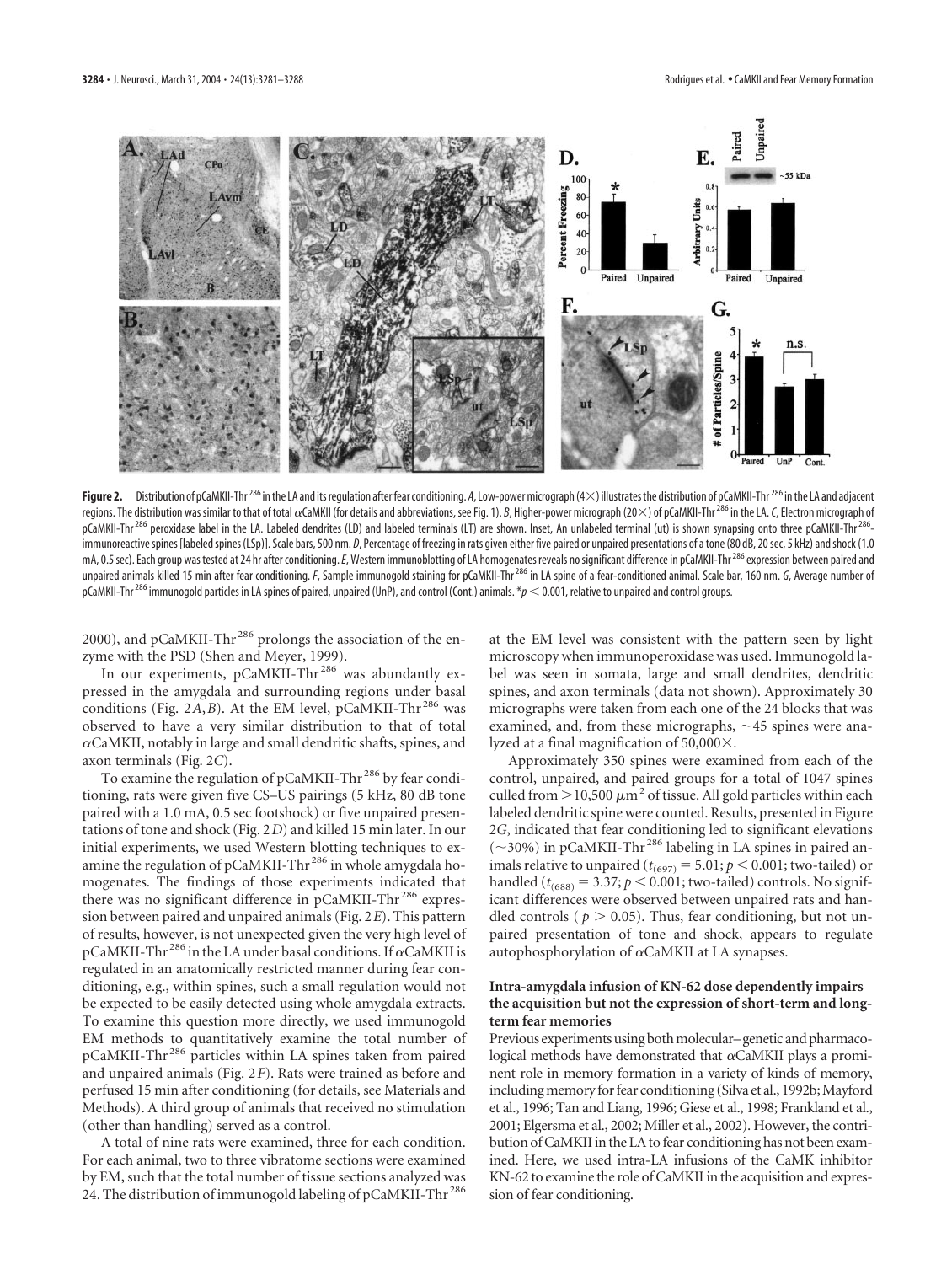

**Figure 3.** Effects of pretraining intra-amygdala infusions of KN-62 on STM and LTM. *A*, Top, Outline of general behavioral procedures for pretraining intra-amygdala infusions of KN-62 for STM testing followed by LTM testing. Bottom, Mean  $\pm$  SE percentage freezing for tone and contextual STM and LTM in rats given bilateral intra-amygdala infusions of vehicle (*n*  $=$  11), 34 ng of KN-62 ( $n=9$ ), or 340 ng of KN-62 ( $n=12$ ) before training. *B*, Cannula tip placements from rats infused with vehicle (black squares), 34 ng of KN-62 (gray circles), or 340 ng of KN-62 (white circles) before training.



**Figure 4.** Effects of pretesting intra-amygdala infusions of KN-62 on STM and LTM. *A*, Top, Outline of general behavioral procedures for pretesting intra-amygdala infusions of KN-62 for STM testing followed by LTM testing. Bottom, Mean  $\pm$  SE percentage freezing for tone and contextual STM and LTM in rats given bilateral intra-amygdala infusions of vehicle (*n*-7) or 340 ng of KN-62 ( $n=8$ ) before testing*. B,* Cannula tip placements from rats infused with vehicle (black squares) or 340 ng of KN-62 (white circles) before testing. CE, Central nucleus.

#### *Pretraining infusions*

Intra-amygdala infusions of KN-62 before conditioning produced a dose-dependent impairment in freezing for both auditory and contextual STM at 1 hr after conditioning (Fig. 3*A*). The ANOVA for tone STM showed a significant effect for group

 $(F_{(2,29)} = 27.11; p \le 0.001)$ , and *post hoc t* tests showed that both the low-dose and high-dose groups that received KN-62 froze significantly less than the vehicle group ( $p = 0.05$ ). Moreover, a dosedependent effect of KN-62 was evident. The ANOVA for contextual STM revealed significant effect for group  $(F_{(2,29)} = 9.41;$  $p < 0.01$ ), and *post hoc t* tests revealed that both low and high doses of KN-62 produced a significant decrease in freezing behavior ( $p < 0.01$ ) compared with vehicle controls (Fig. 3*A*, top). Although a dosedependent effect is suggested by the data, there was no significant difference between the low-dose and high-dose drug groups ( $p > 0.05$ ). However, this is likely attributable to the fact that contextual fear memory is generally a weaker type of training compared with cued fear memory (Phillips and LeDoux, 1992), which makes it more susceptible to manipulation with lower drug doses.

LTM tests performed 24 hr after conditioning also revealed a dose-dependent impairment in auditory and contextual fear memory (Fig. 3*A*, bottom). The ANOVA for tone LTM freezing scores displayed a significant effect for group  $(F_{(2,29)} = 35.76; p < 0.05)$ , and *post hoc t* tests showed that both doses of KN-62 caused an impairment of freezing relative to controls. Similarly, the ANOVA for contextual LTM displayed a significant effect for group  $(F_{(2,29)} = 4.10; p < 0.05)$ , and *t* tests showed that both doses of KN-62 significantly disrupted contextual fear conditioning ( $p < 0.05$ ). A comparison of the LTM freezing scores for the lowdose and high-dose groups revealed a dose-dependent effect of KN-62.

#### *Pretesting infusions*

Unlike pretraining infusions, intraamygdala infusions of KN-62 before testing did not produce a significant effect on freezing for either tone or contextual conditioning (Fig. 4*A*). This was the case at both 1 and 24 hr after training. Thus, the ANOVAs for both tone and context STM and LTM showed no significant effects of the drug on memory retrieval ( $p > 0.05$ ). Therefore, KN-62 appears to affect the acquisition but not expression of auditory and contextual fear conditioning. This is significant because it shows that the drug does not block the basic ability of the animal to hear the tone or to express the fear– freezing response.

*Histology*

Cannula placements are shown in Figures 3*B* and 4*B* for the pretraining and pretesting infusion experiments, respectively.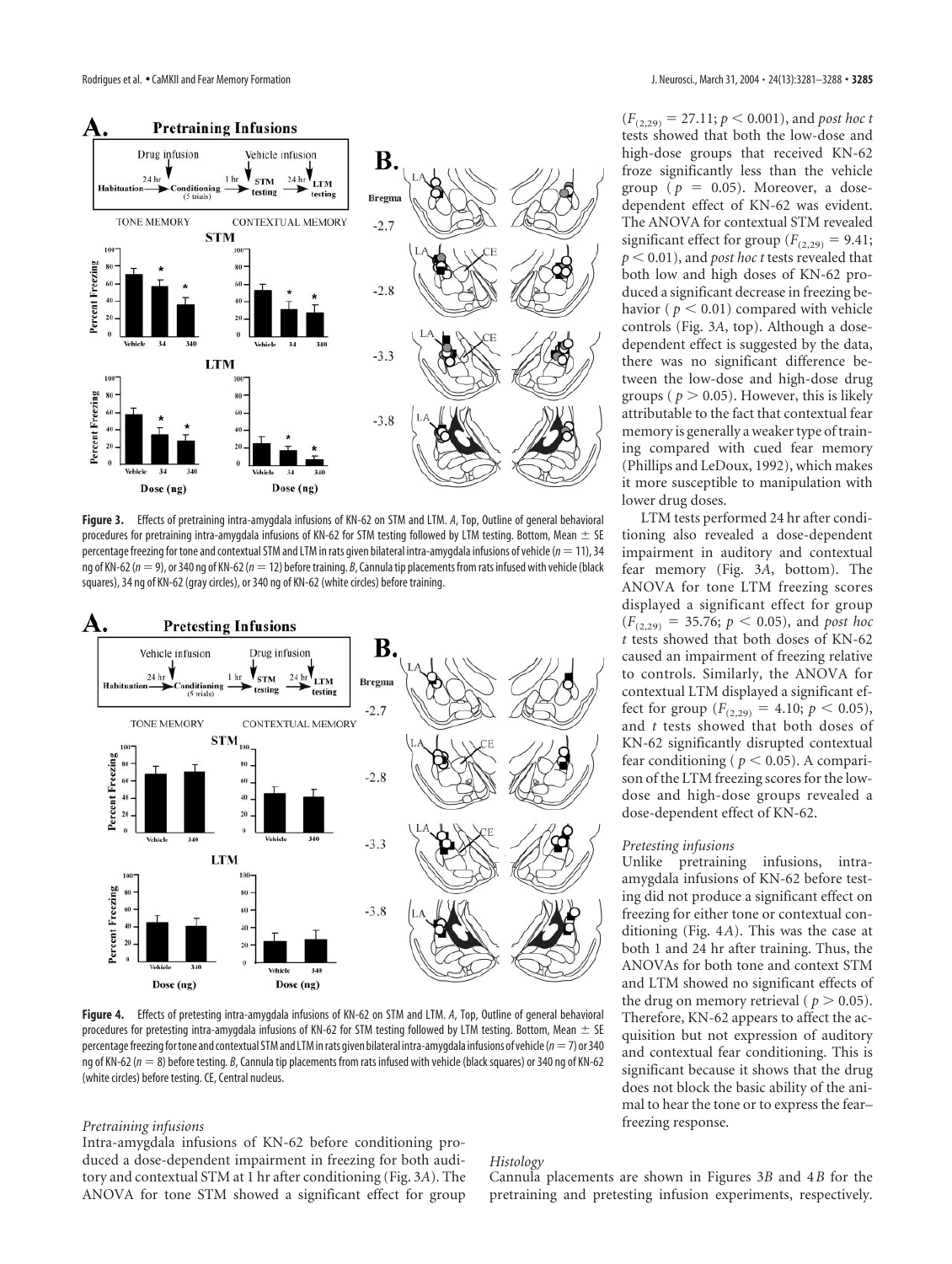

**Figure 5.** Impaired amygdala LTP by KN-62. *A*, Schematic of the amygdala slice preparation, showing placement of stimulating and recording electrodes. Recordings were made just below the site of termination of auditory thalamic fibers terminating in the LAd. IC, Internal capsule; OT, optic tract; EC, external capsule. *B*, Mean  $\pm$  SE percentage EPSP slope (% of baseline) in cells ( $n = 6$ ) before and after treatment with KN-62 (3  $\mu$ m; solid bar). Traces from an individual experiment before and 25 min after application of KN-62 are shown in the inset. *C*, Mean  $\pm$  SE percentage EPSP slope (relative to baseline) in cells treated with vehicle ( $n = 10$ ; black squares) or 3  $\mu$ м KN-62 ( $\emph{n}=$  7; black triangles). Traces from an individual experiment before and 50 min after tetanic stimulation are shown in the inset.

Cannula injector tips were observed throughout the rostrocaudal extent of LA, and only rats with cannula tips at or within the boundaries of LA were included in the data analysis.

#### *In vitro* **application of KN-62 to amygdala slices impairs NMDA receptor-dependent LTP in the LA without affecting routine synaptic transmission**

Previous studies using both pharmacological and molecular–genetic methods have shown that  $\alpha$ CaMKII is required for LTP in both the hippocampus (Silva et al., 1992a) and cortex (Frankland et al., 2001). The role of CaMKII in amygdala LTP, however, has not been examined. To this end, we applied KN-62 (3  $\mu$ M) to amygdala slices before delivering a 30 Hz tetanus, a type of LTP induction protocol that, in the LA, is known to be NMDA receptor dependent and NR2B dependent (Bauer et al., 2002). In these experiments, we stimulated fibers coursing through the ventral striatum just medial to the LA that contain, in part, projections from the auditory thalamus (Fig. 5*A*) (Weisskopf et al., 1999).

Results showed that KN-62 impaired LTP at thalamic inputs to the LA. The control group showed 150  $\pm$  11% potentiation, which was significantly different from baseline ( $t_{(9)} = 4.49; p <$ 0.01). Cells treated with 3  $\mu{\rm m}$  KN-62 showed 102  $\pm$  9.5% potentiation, which was not significantly different from baseline ( $t_{(6)}$  = 0.36;  $p > 0.05$ ) but was significantly different from controls  $(t_{(15)} = 3.22; p < 0.01)$  (Fig. 5*C*).

To determine whether the drug affected baseline synaptic transmission in the LA, we examined the effects of  $3 \mu M KN-62$ 

on the initial slope of EPSPs induced by thalamic stimulation (the rationale for focusing on the initial slope is described by Weisskopf et al., 1999). KN-62 was added to the bath after a baseline period of at least 10 min. An analysis of the initial slope of the EPSPs 25–30 min after KN-62 application showed no significant effect of the drug (97  $\pm$  5.7% of baseline), which was not significantly different from baseline ( $t_{(5)} = 0.52$ ;  $p > 0.05$ ) (Fig. 5*B*). Thus, KN-62 impairs LTP at thalamic inputs to the LA, and, at this concentration and at this stimulation intensity, appears to be without effect on routine synaptic transmission.

### **Discussion**

CaMKII appears to be essential for synaptic plasticity and learning in a variety of learning paradigms, including fear conditioning. However, no study to date has examined the role of CaMKII specifically in the LA, the putative locus of the plasticity underlying fear conditioning (Maren, 1999; Schafe et al., 2001). In the present experiments, we used a combination of light and electron microscopy and behavioral and electrophysiological methods to address the role of CAMKII in the LA. Findings showed that fear conditioning regulates the autophosphorylation of  $\alpha$ CaMKII at Thr<sup>286</sup> in LA spines and that pharmacological blockade of CaMKII activation impairs both memory formation of fear conditioning and synaptic plasticity in the LA.

Consistent with previous findings (McDonald et al., 2002), light microscopy verified the distribution of  $\alpha$ CaMKII throughout the LA and adjacent areas.  $\alpha$ CaMKII was highly concentrated throughout the LA, particularly in the dorsal subdivision, and was observed in LAd spines postsynaptic to terminals of projections that originate in the auditory thalamus. Furthermore, fear conditioning led to a significant increase in the autophosphorylation of  $\alpha$ CaMKII at Thr<sup>286</sup> in LA spines shortly after training. These findings represent the first demonstration, of which we are aware, of the regulation of  $\alpha$ CaMKII at the synaptic level by behavioral stimulation. They are consistent with the findings of other studies that have demonstrated a role of excitatory  $\alpha$ CaMKII autophosphorylation in synaptic plasticity and learning and memory. For example, synaptic activity results in the accumulation and translocation of CaMKII to postsynaptic sites (Strack et al., 1997; Leonard et al., 1999; Shen and Meyer, 1999; Shen et al., 2000), and autophosphorylation of the enzyme at Thr <sup>286</sup> has been shown to prolong the binding or "trapping" of CaMKII at the PSD to allow its persistent activity at the synapse (Strack et al., 1997; Strack and Colbran, 1998; Shen et al., 2000). This has important implications behaviorally because transgenic blockade of the CaMKII autophosphorylation at Thr<sup>286</sup>, but not its CaM activity, results in the absence of NMDA receptordependent LTP and spatial learning (Giese et al., 1998). In addition, a mutational substitution of Thr <sup>286</sup> with aspartate, a replacement that mimics autophosphorylation and converts  $\alpha$ CaMKII to a persistently active, Ca<sup>2+</sup>-independent form, results in deficits of hippocampal LTP, spatial memory, and fear conditioning (Mayford et al., 1996).

Interestingly, no significant changes in the amount of pCaMKII-Thr <sup>286</sup> were observed in the LA of rats in the unpaired group, which, under normal circumstances, might be expected to acquire significant contextual fear. In our experiment, however, it is likely that contextual learning was greatly minimized by the extensive preexposure to the conditioning apparatus (3 d) before conditioning [for a comparable lack of ERK/MAPK (extracellular signal-regulated kinase/mitogen-activated protein kinase) labeling in the LA after unpaired tone–shock presentations, see Schafe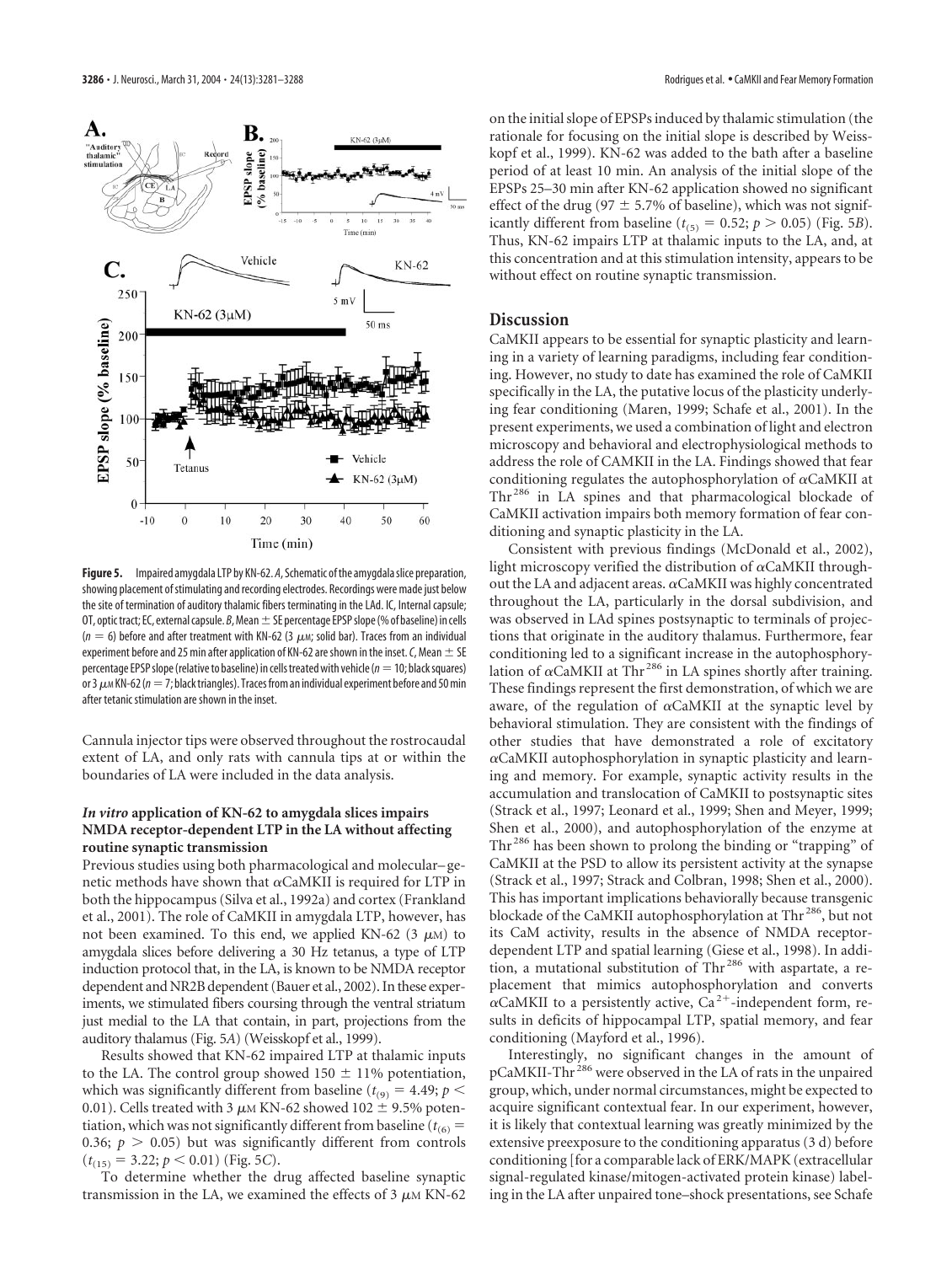et al., 2000]. It is also conceivable that the acquisition of fear to contextual cues may follow a different biochemical time course than that of fear learning to discrete stimuli. Another possibility is that pCaMKII-Thr<sup>286</sup> might be regulated in other brain regions that are thought to be more directly involved in the rapid acquisition of contextual fear learning, including the basal and accessory basal nuclei of the amygdala and the dorsal hippocampus. Future experiments will be needed to address these issues more thoroughly.

In the present experiments, double-label and EM experiments showed that, within the LA,  $\alpha$ CaMKII was colocalized with the NR2B subunit of the NMDA receptor and within cell bodies and dendritic spines. This finding is consistent with previous experiments that have shown that NR2B is a critical substrate of CaMKII during synaptic plasticity and learning. Their association with each other occurs during  $Ca<sup>2+</sup>$  increases in the cell (Omkumar et al., 1996), and catalytic site-mediated binding of CaMKII displays specificity for the phosphorylation site of NR2B (Strack et al., 2000; Mayadevi et al., 2002). Autophosphorylation at Thr <sup>286</sup> of CaMKII is associated with high-affinity binding of the enzyme to NR2B, whereas there is little or no binding of CaMKII to NR1 or NR2A subunits by this mechanism (Strack and Colbran, 1998). Furthermore, CaMKII binding to NR2B locks the enzyme into an active conformation and suppresses inhibitory phosphorylation (Bayer et al., 2001). Our results indicate that, within LA, NR2B and CaMKII are anatomically situated at LA spines postsynaptic to auditory thalamic inputs. These results, together with our previous findings that showed NR2B to be critical to fear conditioning and synaptic plasticity in the LA (Rodrigues et al., 2001; Bauer et al., 2002), suggest that CaMKII activation via association with NR2B may play an integral part in the acquisition of fear memories in the LA.

CaMKII exists in four known main isoforms:  $\alpha$ ,  $\beta$ ,  $\gamma$ , and  $\delta$ (Bennett et al., 1983; Bennett and Kennedy, 1987; Hanley et al., 1987; Lin et al., 1987; Tobimatsu et al., 1988; Tobimatsu and Fujisawa, 1989). The  $\alpha$  and  $\beta$  isoforms of the kinase exist in nervous tissue (Bennett et al., 1983; Erondu and Kennedy, 1985) and have opposing effects on synaptic strength (Thiagarajan et al., 2002). Because there is no isoform-specific antagonist for CaMKII, we cannot conclude unambiguously that our pharmacological manipulations were specific to the  $\alpha$  isoform. However, because  $\alpha$ CaMKII couples positively to synaptic strengthening and NMDA receptor activity, whereas  $\beta$ CaMKII does not (Thiagarajan et al., 2002), the effects of KN-62 in the present experiments are most likely attributable to effects on  $\alpha$ CaMKII, especially in light of our EM data.

Importantly, KN-62 has no effect on protein kinase A, protein kinase C, or NMDA receptors (Hidaka and Yokokura, 1996), excluding the possibility that we produced our effects by influencing these other memory molecules. However, KN-62 affects all isoforms of CaMK, including CaMKIV (Hidaka and Yokokura, 1996), which has recently been implicated in synaptic plasticity and memory formation (Kang et al., 2001; Wei et al., 2002). Therefore, we cannot distinguish which isoform of CaMK was affected in the present experiments. We believe, however, that our results cannot be exclusively attributable to blockade of CaMKIV activity because STM (tested within hours of training) and LTM (tested 24 hr after training) were both affected. In contrast, transgenic mice lacking CaMKIV do not display deficits in auditory and contextual fear memories until 24 hr after training (Wei et al., 2002). In another study, the memory deficit in CaMKIV mutants emerged only at 7 d after training, with memory at 1 and 24 hr being intact (Kang et al., 2001). Collectively, these findings suggest that the absence of CaMKIV results in a

deficit in the ability to form and/or maintain LTM (24 hr or later) but does not influence acquisition and initial storage of memory.

In our experiments, auditory and contextual fear memories were not completely eliminated by the pretraining infusions of the highest dose of KN-62. A higher dose might be more effective at impairing fear conditioning, but the relatively poor solubility of KN-62, even in HBC, makes testing this hypothesis difficult. It is also likely that other rapidly activated intracellular cascades participate in fear learning and that the partial retention of fear acquisition under the influence of KN-62 reflects the participation of these proteins.

It has been shown recently that inhibitory autophosphorylation of CaMKII (on Thr<sup>305</sup>) also plays a key function in PSD association, hippocampal LTP threshold, and hippocampaldependent learning, including contextual fear conditioning (Elgersma et al., 2002). Persistent excitatory autophosphorylation results in increases of CaMKII at the PSD, facilitated LTP induction, and generalized learning. Therefore, the activation and deactivation of CaMKII after synaptic activity through electrophysiological stimulation and learning involves a complicated balance between the two to fine-tune the appropriate connectivity. The role of CaMKII inhibitory autophosphorylation in the LA has not been explored and would be an interesting avenue for future research.

The findings of the present experiments indicate that CaMK activity, and specifically the autophosphorylation of  $\alpha$ CaMKII at Thr<sup>286</sup>, plays a critical role in synaptic plasticity and fear conditioning in the LA. These findings lay the groundwork for future experiments aimed at understanding the detailed mechanisms of how this multifunctional enzyme and its substrates mediate the learning and consolidation of emotional memories in the amygdala.

#### **References**

- Barria A, Muller D, Derkach V, Griffith LC, Soderling TR (1997) Regulatory phosphorylation of AMPA-type glutamate receptors by CaM-KII during long-term potentiation. Science 276:2042–2045.
- Bauer EP, Schafe GE, LeDoux JE (2002) NMDA receptors and L-type voltage-gated calcium channels contribute to long-term potentiation and different components of fear memory formation in the lateral amygdala. J Neurosci 22:5239–5249.
- Bayer KU, De Koninck P, Leonard AS, Hell JW, Schulman H (2001) Interaction with the NMDA receptor locks CaMKII in an active conformation. Nature 411:801–805.
- Bennett MK, Kennedy MB (1987) Deduced primary structure of the beta subunit of brain type II Ca<sup>2+</sup>/calmodulin-dependent protein kinase determined by molecular cloning. Proc Natl Acad Sci USA 84:1794–1798.
- Bennett MK, Erondu NE, Kennedy MB (1983) Purification and characterization of a calmodulin-dependent protein kinase that is highly concentrated in brain. J Biol Chem 258:12735–12744.
- Broutman G, Baudry M (2001) Involvement of the secretory pathway for AMPA receptors in NMDA-induced potentiation in hippocampus. J Neurosci 21:27–34.
- Buchs PA, Muller D (1996) Induction of long-term potentiation is associated with major ultrastructural changes of activated synapses. Proc Natl Acad Sci USA 93:8040–8045.
- Cahill L, Weinberger NM, Roozendaal B, McGaugh JL (1999) Is the amygdala a locus of "conditioned fear"? Some questions and caveats. Neuron 23:227–228.
- Derkach V, Barria A, Soderling TR (1999)  $Ca^{2+}/calmoduli$ n-kinase II enhances channel conductance of alpha-amino-3-hydroxy-5-methyl-4 isoxazolepropionate type glutamate receptors. Proc Natl Acad Sci USA 96:3269–3274.
- Elgersma Y, Fedorov NB, Ikonen S, Choi ES, Elgersma M, Carvalho OM, Giese KP, Silva AJ (2002) Inhibitory autophosphorylation of CaMKII controls PSD association, plasticity, and learning. Neuron 36:493–505.
- Erondu NE, Kennedy MB (1985) Regional distribution of type II Ca<sup>2+</sup>/